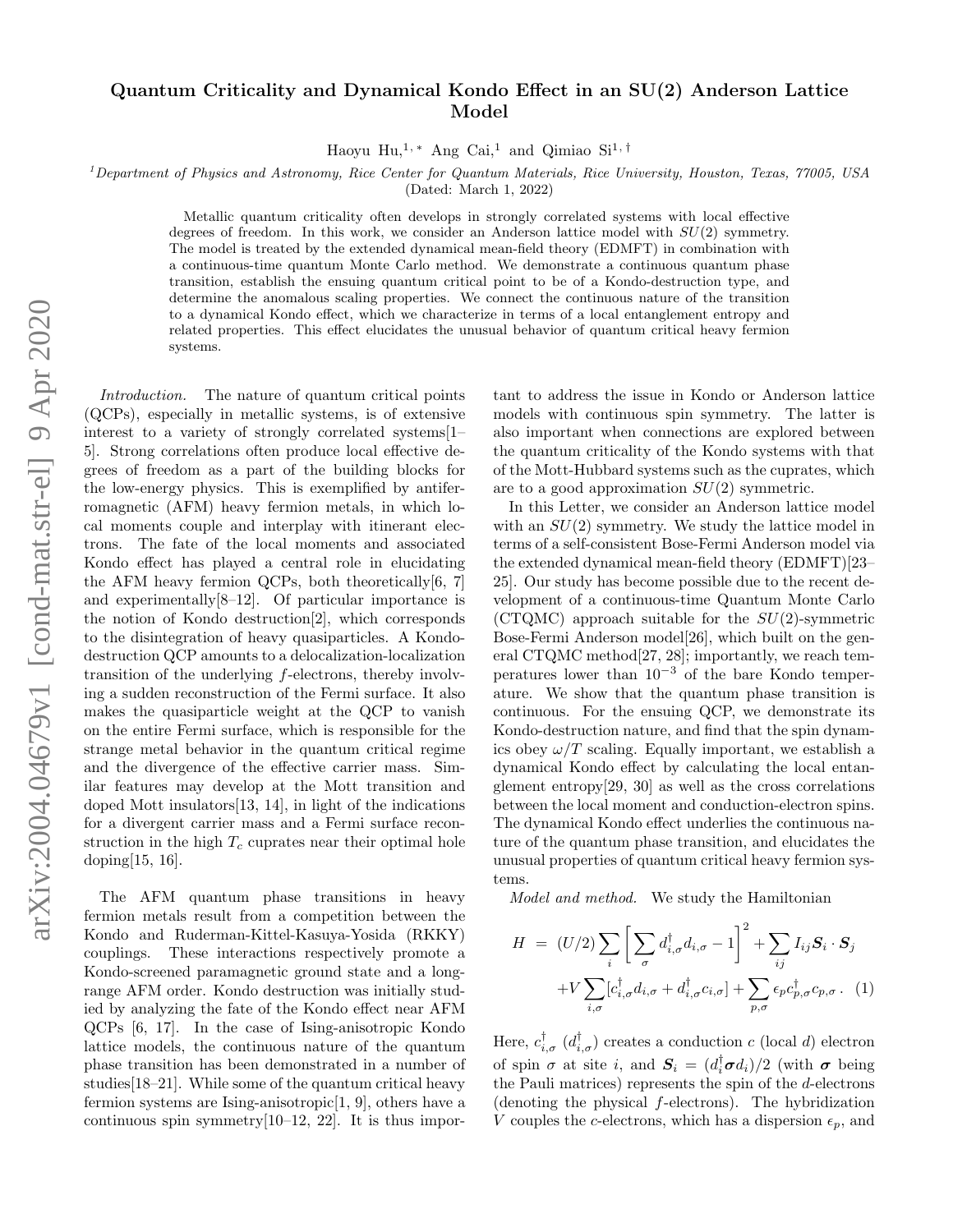the d-electron spins, which involve an AFM RKKY interaction  $I_{ij}$ . Finally, the repulsive Hubbard interaction  $U$  is responsible for turning the  $d$ -electrons into local moments; when  $U$  is sufficiently large, the model is equivalent to a Kondo lattice Hamiltonian, with an effective AFM Kondo coupling  $J_K$  being second order in V.

The EDMFT approach[18, 23–25] takes into account the dynamical competition between the hybridization/Kondo and RKKY interactions. Here, the lattice Hamiltonian Eq. 1 is solved in terms of a self-consistent Bose-Fermi Anderson model. In the latter, the local d electrons couple to a fermionic bath and a bosonic bath, where the fermionic bath comes from the conduction electrons and the bosonic bath represents the fluctuations of local moments[31]. After integrating out both baths, we reach the following action:

$$
S_{BFA} = \int_0^\beta d\tau \left[ \sum_\sigma d_\sigma^\dagger \partial_\tau d_\sigma + \frac{U}{2} (n_{d,\uparrow} + n_{d,\downarrow} - 1)^2 + h_{loc} S^z \right]
$$

$$
- \int_0^\beta d\tau d\tau' \left[ \sum_\sigma d_\sigma^\dagger(\tau) V^2 G_c(\tau - \tau') d_\sigma(\tau') \right]
$$

$$
+ (1/2) \sum_{\alpha \in \{x, y, z\}} S^\alpha(\tau) [\chi_0^\alpha]^{-1} (\tau - \tau') S^\alpha(\tau') \left[ , \qquad (2) \right]
$$

where  $\beta = 1/T$ ,  $h_{loc}$  is a static Weiss field, which captures the AFM order, while  $G_c$  and  $\chi_0$  denote the Green's functions of the fermionic and bosonic bath[31], respectively. The self-consistency conditions are:

$$
\chi_{loc}^{\alpha}(i\omega_n) = \int_{-\infty}^{\infty} d\epsilon \rho_I(\epsilon) / [\epsilon + M^{\alpha}(i\omega_n)]
$$

$$
M^{\alpha}(i\omega_n) = [\chi_0^{\alpha}]^{-1}(i\omega_n) + 1/\chi_{loc}^{\alpha}(i\omega_n)
$$

$$
G_c(i\omega_n) = \int_{-\infty}^{\infty} d\epsilon \rho_0(\epsilon) / [-i\omega_n + \epsilon + \Sigma_c(i\omega_n)]
$$

$$
h_{loc} = -[2I - [\chi_0^{\alpha}]^{-1}(i\omega_n = 0)]m_{AF}.
$$
(3)

Here,  $\alpha \in \{x, y, z\}$  represents the spin components, with the magnetic order taken along  $\alpha = z$ ;  $\rho_I(\epsilon)$  denotes the RKKY density of states, which is obtained from  $\rho_I(\epsilon) = \sum_{\mathbf{q}} \delta(\epsilon - I_{\mathbf{q}})$ . The RKKY interaction  $I_{\mathbf{q}}$  is the Fourier transformation of  $I_{ij}$ , and is the most negative at the AFM wave vector  $Q$ ; we consider  $I_Q = -2I$  and the density of states  $\rho_I(\epsilon) = \theta(2I - |\epsilon|)/(4I)$ , which incorporates two-dimensional magnetic fluctuations[6]. The irreducible (and momentum-independent) quantity  $M^{\alpha}(i\omega_n)$ reflects a spin self-energy[23, 24]. The local irreducible spin susceptibility  $\chi_{loc}$  and ordered moment  $m_{AF}$  are:

$$
\chi_{loc}^{\alpha}(\tau) = \langle T_{\tau} : S^{\alpha} : (\tau) : S^{\alpha} : (0) \rangle_{S_{BFA}}
$$
  
\n
$$
m_{AF} = \langle S^z \rangle_{S_{BFA}}.
$$
\n(4)

The expectation value  $\langle \cdots \rangle_{S_{BFA}}$  is taken with respect to the action  $S_{BFA}$  (Eq. 2), and the normal-ordered operators are :  $S^z \equiv S^z - \langle S^z \rangle_{S_{BFA}}$  and :  $S^{x,y} \equiv S^{x,y}$ . We



FIG. 1: (Color online) (a) Evolution of the AFM order parameter  $m_{AF}$  with the ratio  $I/T_K^0$ , at inverse temperatures  $\beta T_K^0 = 200, 800.$  (b) Jump in the order parameter  $\Delta m$  vs. the Néel temperature  $T_N$ , extrapolating to zero as  $T_N \to 0^+$ . (c) Phase diagram, showing also the Kondo-destruction (KD) energy scale  $E_{loc}^*$  vs.  $I/T_K^0$ . KS and AFM respectively denote Kondo-screened and antiferromagnetic phases. The red arrow marks the QCP at  $I = I_c$ .

consider a generic electron filling[32] with the conductionelectron band having a nonzero density of states at the zero energy in terms of a featureless  $\rho_0(\epsilon)$ , for which  $G_c(i\omega_n) = \frac{1}{2D} \log(\frac{-i\omega_n + D}{i\omega_n - D})$ . The equations are iterated until convergence, which corresponds to the differences between the two iterations being less than 0.1%.

Continuous AFM quantum phase transition. To determine the phase diagram, we work with the generic parameters  $U = 0.25, V = 0.40, D = 1.0$ , for which the bare Kondo temperature  $T_K^0 = 1$ . Hereinafter, we only vary the RKKY interaction  $I$  to tune the ratio of the RKKY interaction to the bare Kondo scale,  $I/T_K^0$ .

We perform calculations at various values of temperature T and the tuning parameter  $I/T_K^0$ . For a given T, an isothermal AFM phase transition is seen through the onset of the order parameter  $m_{AF}$ , as illustrated in Fig. 1(a). We observe a jump in the order parameter,  $\Delta m$ , at the isothermal transition point, indicating that the finite-temperature phase transition is first order[19]. The phase diagram is shown in Fig. 1(c). As we approach the zero-temperature phase transition along the  $T_N$  line (black solid curve),  $\Delta m$  decreases as shown in Fig. 1(b); within the error bar, it extrapolates to zero in the zero temperature limit. This establishes a continuous quantum phase transition at  $I = I_c$ .

Kondo destruction, quantum criticality and anomalous scaling. We now turn to the nature and properties of the QCP. We focus on the  $\alpha = z$  component of the spin susceptibility, which captures the AFM order and, outside of the ordered region, is equal to the other two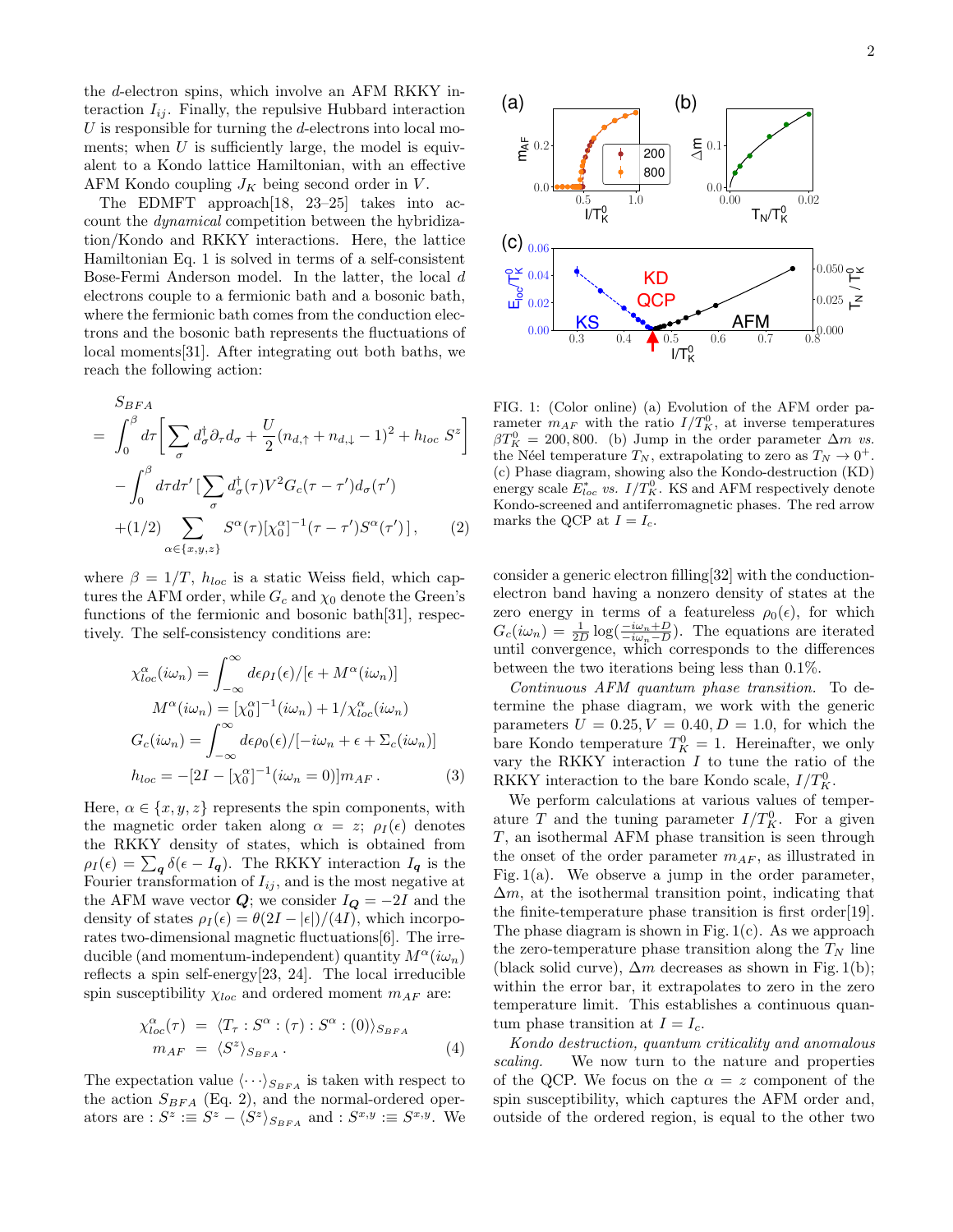



FIG. 2: (Color online) (a) Temperature dependence of the local spin susceptibility  $T_K^0 \chi_{loc}^z(T)$ . The QCP is at  $I_c/T_K^0$  = 0.461 (see Fig. S2[31]). (b) The dynamical local spin susceptibility in the paramagnetic phase  $(I \leq I_c)$  at inverse temperature  $\beta T_K^0 = 800$ .

components: we will use  $\chi^z$  to denote this quantity inside of the AFM order and simply  $\chi$  outside of it.

The temperature dependence of the static local spin susceptibility  $\chi_{loc}(T)$ , defined as  $\chi_{loc}(i\omega_n = 0, T)$ , is presented in Fig.  $2(a)$  (as well as Fig. S1[31]) for various values of the RKKY interaction I. For  $I > I_c$ , it shows a peak at  $T_N$ . For  $I < I_c$ , it saturates to a finite value at low temperatures, signifying Kondo screening.  $\chi_{loc}(T \rightarrow 0)$  is divergent at  $I = I_c$ , the QCP. This means that, at the AFM QCP, the Kondo effect is placed at the critical Kondo-destruction point, as seen from the renormalization-group (RG) flow of the Bose-Fermi Kondo model[23, 33–36] (summarized in supplementary materials[31], Fig. S2; particularly the dashed arrow). More precisely,  $\chi_{loc}(T)$  at the QCP is logarithmically singular, corresponding to the bosonic bath of the Bose-Fermi Anderson model having a sub-ohmic spectrum with its power-law exponent  $0^+$  (Ref. [6]). We can then express  $\chi_{loc}(T)$  in the following form [17]:

$$
\chi_{loc}(T) = -\frac{\alpha_T}{4I} \log(T) + b_T. \tag{5}
$$

In Fig. 2(b), we show the dynamical local spin susceptibility  $\chi_{loc}(i\omega_n)$  in the paramagnetic part of the phase diagram. At the critical point,  $I = I_c$ , it also is found to be singular and satisfy

$$
\chi_{loc}(i\omega_n) = -\frac{\alpha_\omega}{4I} \log(\omega_n) + b_\omega \tag{6}
$$

FIG. 3: (Color online) (a) Static lattice spin susceptibility vs. temperature at  $I = I_c$ . (b) Demonstration of  $\omega_n/T$  scaling for the dynamical lattice spin susceptibility at  $I = I_c$ .

in a large dynamical range ( $0.004T_K^0 \leq \omega_n \leq 0.300T_K^0$ ). Away from the critical point,  $I > I_c$ , the local susceptibility saturates, which places the local Kondo problem to be on the Kondo-screened side of the RG flow (supplementary materials[31], Fig. S2). We can introduce a local Kondo energy scale  $E_{loc}^*$  to characterize this saturation[19, 37], by fitting  $\chi_{loc}(i\omega_n)$  in terms of  $A + B \log(\omega_n + E_{loc}^*)$ . The resulting  $E_{loc}^*$  as a function of the tuning parameter  $I/T_K^0$  is already shown in Fig. 1(c). This energy scale collapses as the system approaches the QCP, manifesting the Kondo destruction at the QCP.

These results also imply that, at the QCP,  $I = I_c$ , the AFM spin susceptibility has the following power-law temperature and frequency dependences[31]:

$$
\chi(\mathbf{Q}, T) \propto T^{-\alpha_T},
$$
  
\n
$$
\chi(\mathbf{Q}, i\omega_n) \propto \omega_n^{-\alpha_\omega}.
$$
\n(7)

The static lattice susceptibility  $\chi(\mathbf{Q}, T)$  is shown in Fig. 3(a), and its dynamical counterpart, at a lowtemperature  $T = 1.125 \times 10^{-3} T_K^0$ , is presented in Fig. S3. We find the critical exponents to be  $\alpha_T = 0.701(28)$  and  $\alpha_{\omega}=0.723(5).$ 

The temperature and frequency exponents have the same fractional value within the numerical uncertainly. This result suggests that the AFM dynamical spin susceptibility obeys  $\omega/T$  scaling in the quantum critical regime. To address this issue further, we calculate the AFM dynamical spin susceptibility at the QCP,  $I = I_c$ , as a function of both frequency and temperature over a range of low temperatures  $(T_K^0/1600 < T < T_K^0/400)$ . In Fig. 3(b), we show that  $(T_K^0)^{1-\alpha}T^{\alpha}\chi(Q,\omega_n,T)$  at the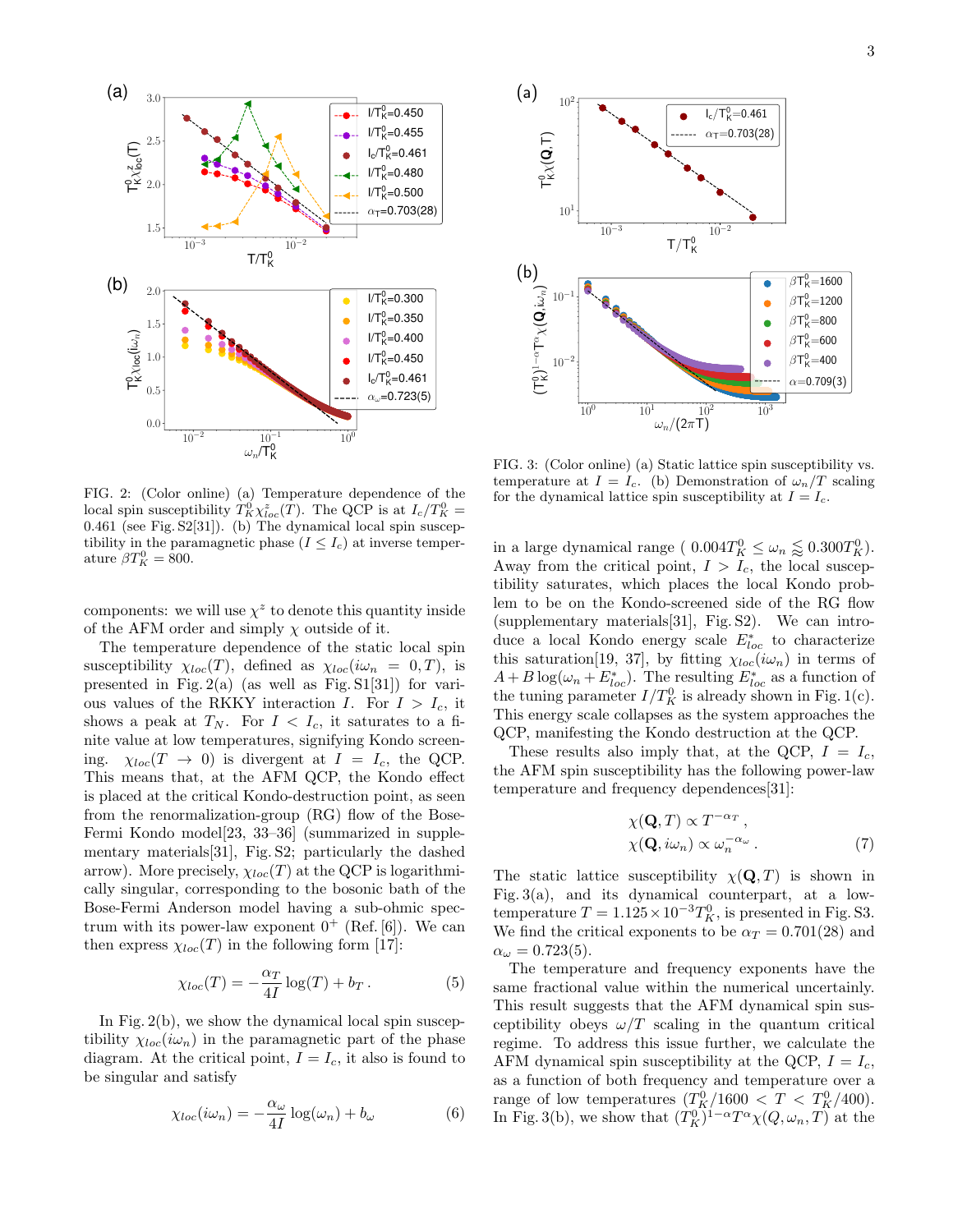various temperatures collapses in the form of  $\omega_n/T$  scaling. The critical exponent  $\tilde{\alpha}$  is unbiasedly determined by this procedure. Its value,  $\alpha = 0.709(3)$ , is compatible with  $\alpha_T$  and  $\alpha_\omega$  described earlier. Together, these results demonstrate that the dynamical spin susceptibility displays  $\omega/T$  scaling and fractional scaling exponents.

The usual spin-density-wave QCP[38–40] falls within the Landau framework of order-parameter fluctuations and corresponds to a Gaussian fixed point. The  $\omega/T$ scaling we found signifies an interacting fixed point. The collapse of the energy scale  $E_{loc}^*$  at the QCP signifies that the Kondo destruction underlies the beyond-Landau physics. In turn, this implies that the quasiparticle weight vanishes as the QCP is approached, and the Fermi surface jumps between large (counting the Kondo resonance) and small (not counting the Kondo resonance) across the QCP.

Dynamical Kondo effect. We now turn to understand why the quantum phase transition is continuous when the heavy quasiparticles disintegrate at the transition. To do so, we first calculate the entanglement entropy of a local d electron. The entanglement property has been calculated in the standing-alone Bose-Fermi Kondo impurity models[29, 30], but has not been studied in any Kondo/Anderson lattice models. The local entanglement entropy is defined as  $S_{e,loc} = -\text{Tr}[\rho_{loc} \log(\rho_{loc})],$  where  $\rho_{loc}$  is the density matrix of the lcoal d electron[41]. In Fig. 4(a), we show the evolution of  $S_{e,loc}$  across the QCP. In the Kondo-screened phase, due to the Kondo effect, the local d electrons and the conduction-electron band are Kondo entangled, which results in a large  $S_{e,loc}$  we find  $S_{e,loc}(I=0) = 1.386$ . Increasing the RKKY interaction I through the QCP,  $I_c$ ,  $S_{e,loc}$  drops precipitously, capturing the Kondo destruction. Importantly, it stays nonzero inside the Kondo-destroyed phase at  $I > I_c$ . This implies that residual Kondo-singlet correlations persist. This is to be contrasted with the naive mean-field picture, which would have associated the Kondo destruction with a complete decoupling between the local d electron and conduction-electron bands; in that picture, the entanglement entropy must vanish. We interpret our result as signifying the persistence of the dynamical Kondosinglet correlations in the Kondo-destroyed phase, even though the static Kondo-singlet amplitude has vanished in the ground state.

This point can be further demonstrated by the cross correlation between the local moment and conductionelectron spins, which has recently been considered in quantum impurity models[42]. The expectation value of  $\langle S^z s_c^z \rangle$  is shown in Fig. 4 (b). While it is naturally nonzero in the Kondo-screened phase at  $I < I_c$ , it remains so at the Kondo-destruction QCP  $(I = I_c)$  and in the Kondo-destroyed phase  $(I > I_c)$ . Through Kramers-Kronig relation[42], our result, derived for the first time in any lattice model, implies the persistence of the dynamical Kondo correlations across the QCP and into the



FIG. 4: (Color online) (a) Evolution of the local entanglement entropy with the tuning parameter  $I/T_K^0$ . The vertical dashed line marks the AFM QCP. (b)  $\langle S^z s_c^z \rangle$  vs. the tuning parameter across the QCP. (c) Dynamical local susceptibility for  $I \ge I_c$  and  $\beta T_K^0 = 800$ .

Kondo-destroyed phase.

The dynamical Kondo effect can be further illustrated by the irreducible local spin susceptibility,  $\chi_{loc}(i\omega_n)$ , in the ordered phase. The result is given in Fig. 4 (c). If the local d electrons were completely decoupled from the conduction-electron band,  $\chi_{loc}(i\omega_n)$  would vanish at nonzero frequencies. Indeed,  $\chi_{loc}(i\omega_n)$  is negligible at  $I \gg I_c$ , *i.e.* deep into the ordered phase. As I is reduced towards  $I_c$ ,  $\chi_{loc}(i\omega_n)$  progressively grows, reflecting the increased dynamical Kondo-singlet correlations in the Kondo-destroyed phase.

The vanishing of the spectral weight for the welldefined Kondo resonance as the transition is approached from the paramagnetic side underlies the sudden jump of the Fermi surface across the QCP. In a naive mean-field picture, one would have expected the transition to be first order. The dynamical Kondo effect we have demonstrated underlies the continuity of the Kondo correlations across the transition and into the Kondo-destroyed phase, which makes possible for the quantum phase transition to be continuous.

Discussion. Several remarks are in order. First, the dynamical Kondo effect captures the quantum fluctuations in the Kondo-destroyed phase. One of the unusual properties observed[43, 44] in the prototype heavy fermion metals with Kondo-destruction QCPs is the pronounced quasiparticle mass in the Kondo-destroyed phase. The quantum fluctuations associated with the dynamical Kondo effect provide a natural understanding of this property.

Second, our EDMFT-based results for the beyond-Landau QCP in the  $SU(2)$  Anderson lattice model set the stage to connect with what happens in the  $SU(2)$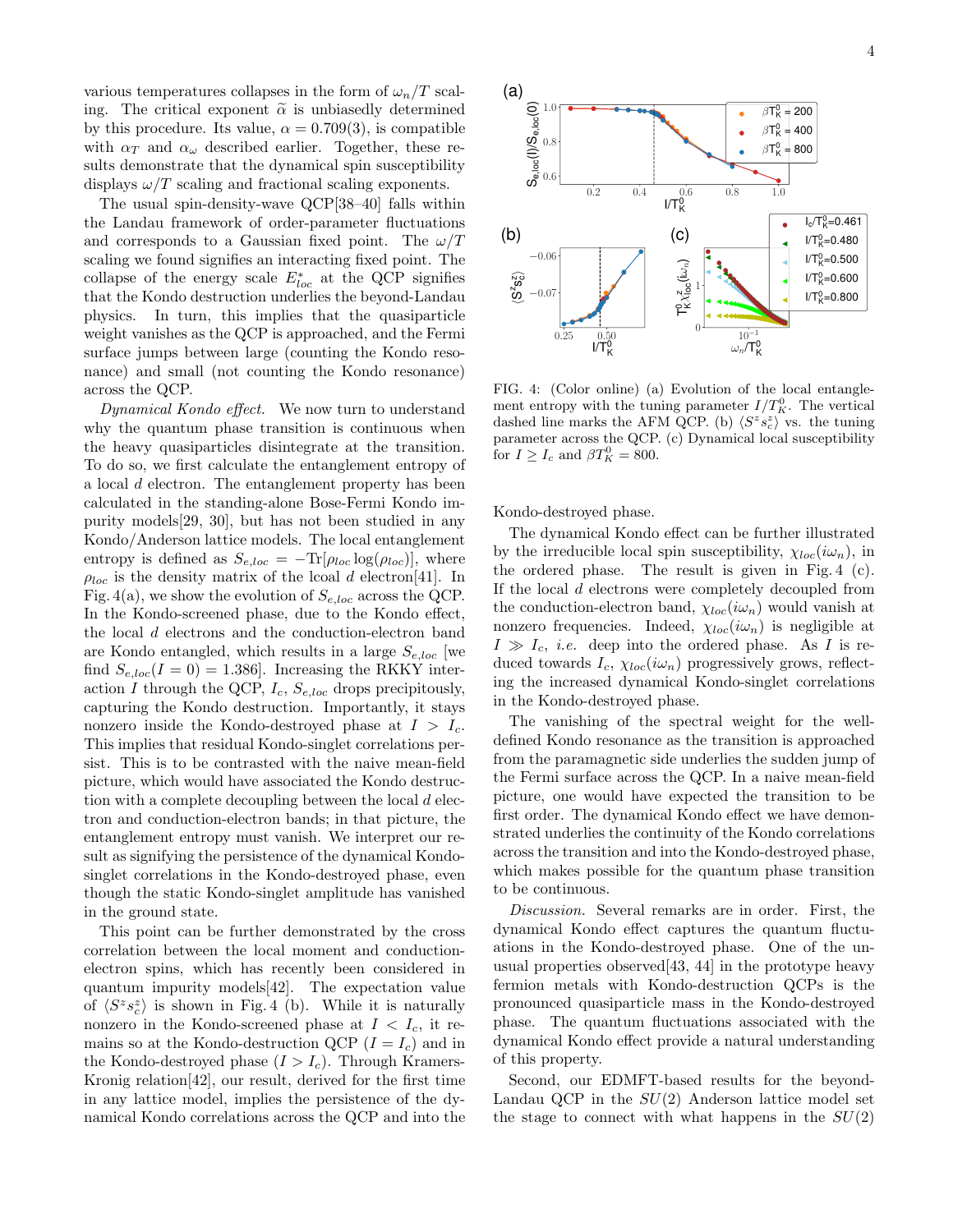Hubbard-Heisenberg models. Recently, EDMFT analyses have also been carried out in the latter models[45– 47], and have implicated related QCPs. Since the effective local problem in that case is quite similar to what we analyze for the  $SU(2)$  Anderson lattice model, it will be instructive to see whether any effect analogous to the dynamical Kondo effect underlies the (nearly) continuous nature of the quantum phase transitions in those models.

Summary. The SU(2)-symmetric Anderson lattice model has been studied using the EDMFT method, and is shown to display a continuous AFM quantum phase transition. We have established the Kondo-destruction nature of the QCP, demonstrated that the spin dynamics obey  $\omega/T$  scaling and found fractional temperature and frequency exponents. Finally, we have reported the first calculation of the local entanglement entropy across the Kondo-destruction QCP in any Anderson/Kondo lattice model. The result implies a dynamical Kondo effect, which is crucial for realizing the continuous nature of the quantum phase transition and for elucidating the unusual properties of the quantum critical heavy fermion systems. As such, our results considerably deepen the understanding of quantum critical heavy fermion metals with continuous spin symmetry, and set the stage to link the beyond-Landau quantum criticality of heavy fermion systems with its counterpart in Mott-Hubbard systems.

We thank Kevin Ingersent, Stefan Kirchner, Chia-Chuan Liu, Silke Paschen, Jed Pixley, and Frank Steglich for useful discussions. The work was in part supported by the NSF (DMR-1920740) and the Robert A. Welch Foundation (C-1411). Computing resources were supported in part by the Data Analysis and Visualization Cyberinfrastructure funded by NSF under grant OCI-0959097 and an IBM Shared University Research (SUR) Award at Rice University, and by the Extreme Science and Engineering Discovery Environment (XSEDE) by NSF under Grants No. DMR170109. Q.S. acknowledges the hospitality of the Aspen Center for Physics (NSF, PHY-1607611).

- <sup>∗</sup> Electronic address: hh25@rice.edu
- † Electronic address: qmsi@rice.edu
- [1] Special issue: Quantum Phase Transitions, J. Low Temp. Phys. 161, 1 (2010).
- [2] S. Kirchner, S. Paschen, Q. Chen, S. Wirth, D. Feng, J. D. Thompson, and Q. Si, Rev. Mod. Phys. 92, 011002 (2020).
- [3] B. Keimer and J. E. Moore, Nat. Phys. 13, 1045 (2017).
- [4] P. Coleman and A. J. Schofield, Nature 433, 226 (2005). [5] S. Sachdev, Quantum Phase Transitions (Cambridge University Press, Cambridge, 1999).
- [6] Q. Si, S. Rabello, K. Ingersent, and J. Smith, Nature 413, 804 (2001).
- [7] P. Coleman, C. Pépin, Q. Si, and R. Ramazashvili, J. Phys. Cond. Matt. 13, R723 (2001).
- [8] L. Prochaska, X. Li, D. C. MacFarland, A. M. Andrews,

M. Bonta, E. F. Bianco, S. Yazdi, W. Schrenk, H. Detz, A. Limbeck, et al., Science 367, 285 (2020).

- [9] A. Schröder, G. Aeppli, R. Coldea, M. Adams, O. Stockert, H. v. Löhneysen, E. Bucher, R. Ramazashvili, and P. Coleman, Nature 407, 351 (2000).
- [10] S. Paschen, T. Lühmann, S. Wirth, P. Gegenwart, O. Trovarelli, C. Geibel, F. Steglich, P. Coleman, and Q. Si, Nature 432, 881 (2004).
- $[11]$  H. Shishido, R. Settai, H. Harima, and Y.  $\bar{O}$ nuki, J. Phys. Soc. Jpn. 74, 1103 (2005).
- [12] T. Park, F. Ronning, H. Q. Yuan, M. B. Salamon, R. Movshovich, J. L. Sarrao, and J. D. Thompson, Nature 440, 65 (2006).
- [13] T. Senthil, Phys. Rev. B 78, 035103 (2008).
- [14] H. Terletska, J. Vučičević, D. Tanasković, and V. Dobrosavljević, Phys. Rev. Lett. **107**, 026401 (2011).
- [15] B. J. Ramshaw, S. E. Sebastian, R. D. McDonald, . J. Day, B. S. Tan, Z. Zhu, J. B. Betts, R. Liang, D. A. Bonn, W. N. Hardy, et al., Science 348, 317 (2015).
- [16] S. Badoux, W. Tabis, F. Laliberté, G. . Grissonnanche, B. Vignolle, D. Vignolles, J. Béard, D. A. Bonn, W. N. Hardy, R. Liang, et al., Nature 531, 210 (2016).
- [17] Q. Si, S. Rabello, K. Ingersent, and J. L. Smith, Phys. Rev. B 68, 115103 (2003).
- [18] Q. Si, J. H. Pixley, E. Nica, S. J. Yamamoto, P. Goswami, R. Yu, and S. Kirchner, Journal of the Physical Society of Japan 83, 061005 (2014).
- [19] J.-X. Zhu, D. R. Grempel, and Q. Si, Phys. Rev. Lett. 91, 156404 (2003).
- [20] M. T. Glossop and K. Ingersent, Phys. Rev. Lett. 99, 227203 (2007).
- [21] J.-X. Zhu, S. Kirchner, R. Bulla, and Q. Si, Phys. Rev. Lett. 99, 227204 (2007).
- [22] P. Das, S.-Z. Lin, N. J. Ghimire, K. Huang, F. Ronning, E. D. Bauer, J. D. Thompson, C. D. Batista, G. Ehlers, and M. Janoschek, Phys. Rev. Lett. 113, 246403 (2014).
- [23] Q. Si and J. L. Smith, Phys. Rev. Lett. **77**, 3391 (1996).
- [24] J. L. Smith and Q. Si, Phys. Rev. B 61, 5184 (2000).
- [25] R. Chitra and G. Kotliar, Phys. Rev. Lett. 84, 3678  $(2000).$
- [26] A. Cai and Q. Si, Phys. Rev. B **100**, 014439 (2019).
- [27] E. Gull, A. J. Millis, A. I. Lichtenstein, A. N. Rubtsov, M. Troyer, and P. Werner, Rev. Mod. Phys. 83, 349 (2011).
- [28] J. Otsuki, Phys. Rev. B **87**, 125102 (2013).
- [29] J. H. Pixley, T. Chowdhury, M. T. Miecnikowski, J. Stephens, C. Wagner, and K. Ingersent, Phys. Rev. B 91, 245122 (2015).
- [30] C. Wagner, T. Chowdhury, J. H. Pixley, and K. Ingersent, Phys. Rev. Lett. 121, 147602 (2018).
- [31] Supplemental material.
- [32] Q. Si, J.-X. Zhu, and D. R. Grempel, Journal of Physics: Condensed Matter 17, R1025 (2005).
- [33] J. L. Smith and Q. Si, Europhysics Letters (EPL) 45, 228 (1999).
- [34] A. M. Sengupta, Phys. Rev. B **61**, 4041 (2000).
- [35] L. Zhu and Q. Si, Phys. Rev. B 66, 024426 (2002).
- [36] G. Zaránd and E. Demler, Phys. Rev. B 66, 024427 (2002).
- [37] D. Grempel and Q. Si, Phys. Rev. Lett. 91, 026401 (2003).
- [38] J. A. Hertz, Phys. Rev. B 14, 1165 (1976).
- [39] A. Millis, Phys. Rev. B 48, 7183 (1993).
- [40] T. Moriya, Spin fluctuations in itinerant electron magnetism,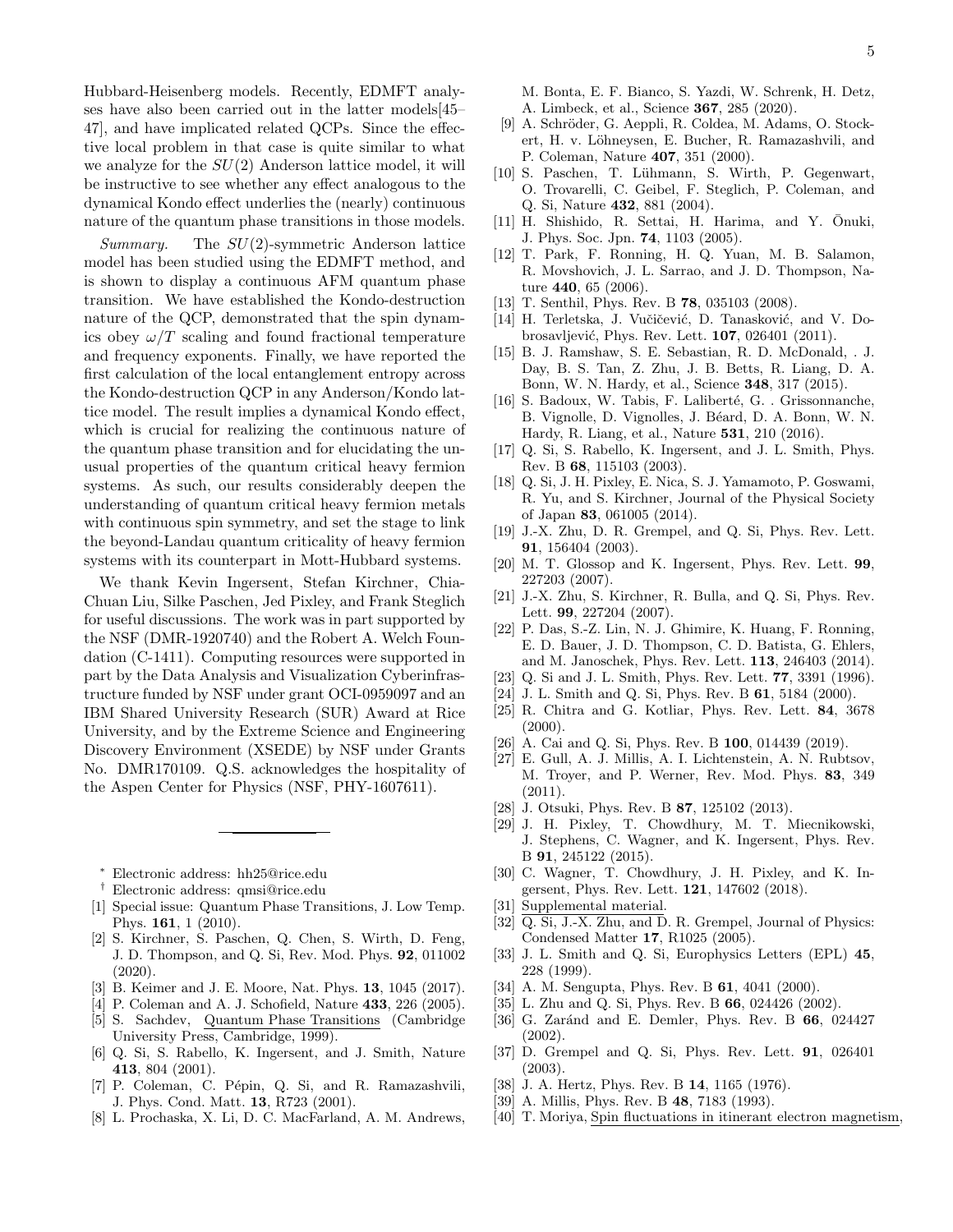vol. 56 (Springer Science & Business Media, 2012).

- [41] D. Larsson and H. Johannesson, Phys. Rev. A 73, 042320 (2006).
- [42] A. Cai, H. Hu, K. Ingersent, S. Paschen, and Q. Si, arXiv:1904.11471 (2019).
- [43] V. Martelli, A. Cai, E. M. Nica, M. Taupin, A. Prokofiev, C.-C. Liu, H.-H. Lai, R. Yu, K. Ingersent, R. Küchler, et al., Proceedings of the National Academy of Sciences 116, 17701 (2019).
- [44] P. Gegenwart, J. Custers, C. Geibel, K. Neumaier,

T. Tayama, K. Tenya, O. Trovarelli, and F. Steglich, Phys. Rev. Lett. 89, 056402 (2002).

- [45] D. Joshi, C. Li, G. Tarnopolsky, A. Georges, and S. Sachdev, arXiv:1912.08822 (2020).
- [46] P. Cha, N. Wentzell, O. Parcollet, A. Georges, and E. Kim, arXiv:2002.07181 (2020).
- [47] G. Tarnopolsky, C. Li, D. Joshi, and S. Sachdev, arXiv:2002.12381 (2020).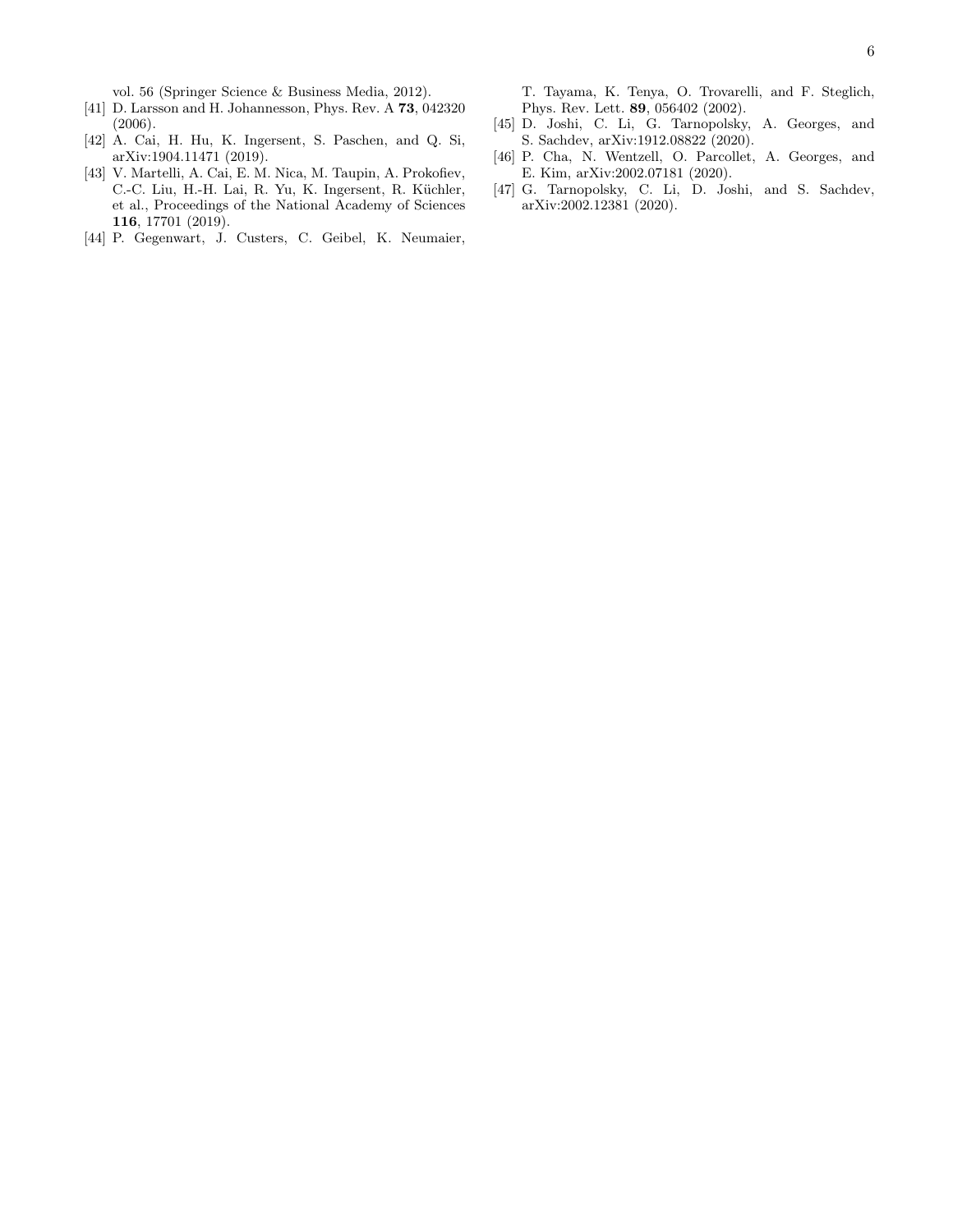#### EXTENDED DYNAMICAL MEAN FIELD THEORY

The EDMFT approach treats the Anderson lattice model, Eq. (1) of the main text, in terms of a Bose-Fermi Anderson model:

$$
H = H_{loc} + H_B + H_F
$$
  
\n
$$
H_{loc} = \frac{U}{2} (n_{d,\uparrow} + n_{d,\downarrow} - 1)^2 + h_{loc} S^z
$$
  
\n
$$
H_B = \sum_p \omega_p \phi_p^{\dagger} \cdot \phi_p + g \sum_p \mathbf{S} \cdot (\phi_p^{\dagger} + \phi_{-p})
$$
  
\n
$$
H_F = \sum_{p,\sigma} E_p c_{p,\sigma}^{\dagger} c_{p,\sigma} + V \sum_{p,\sigma} (c_{p,\sigma}^{\dagger} d_{\sigma} + d_{\sigma}^{\dagger} c_{p,\sigma}).
$$
\n(S.1)

Here,  $n_{d,\sigma} = d_{\sigma}^{\dagger} d_{\sigma}$ , and  $c_{p,\sigma}$  describes the fermionic bath with dispersion  $E_p$ . In addition,  $\phi_p$  represents a threecomponent bosonic bath, with dispersion  $\omega_p$ ; it captures the fluctuations of the local moments. Integrating out the  $\phi$ bosons and c fermions leads to the action given in Eq. 2 of the main text.

### IDENTIFYING THE QUANTUM CRITICAL POINT

We identify the critical point through two complementary procedures. One is the extrapolation of the  $T<sub>N</sub>(I)$  curve to zero temperature. Another is to examine the behavior of the static local susceptibility. As we discussed in the main text, the static local susceptibility has different behavior in different phases. In the Kondo-screened phase,  $\chi^z_{loc}(T)$ saturates when we lower the temperature T towards zero. In the AFM phase, as we lower the temperature,  $\chi^z_{loc}(T)$ first goes upwards, which corresponds to the Curie-Weiss behavior. It then drops off upon the onset of the AFM order. Based on this insight, we can search for the critical RKKY interaction  $I_c$  (as mentioned in the main text, the



FIG. S1: (Color online) Static local susceptibility as a function of temperature, for a dense set of RKKY interactions I.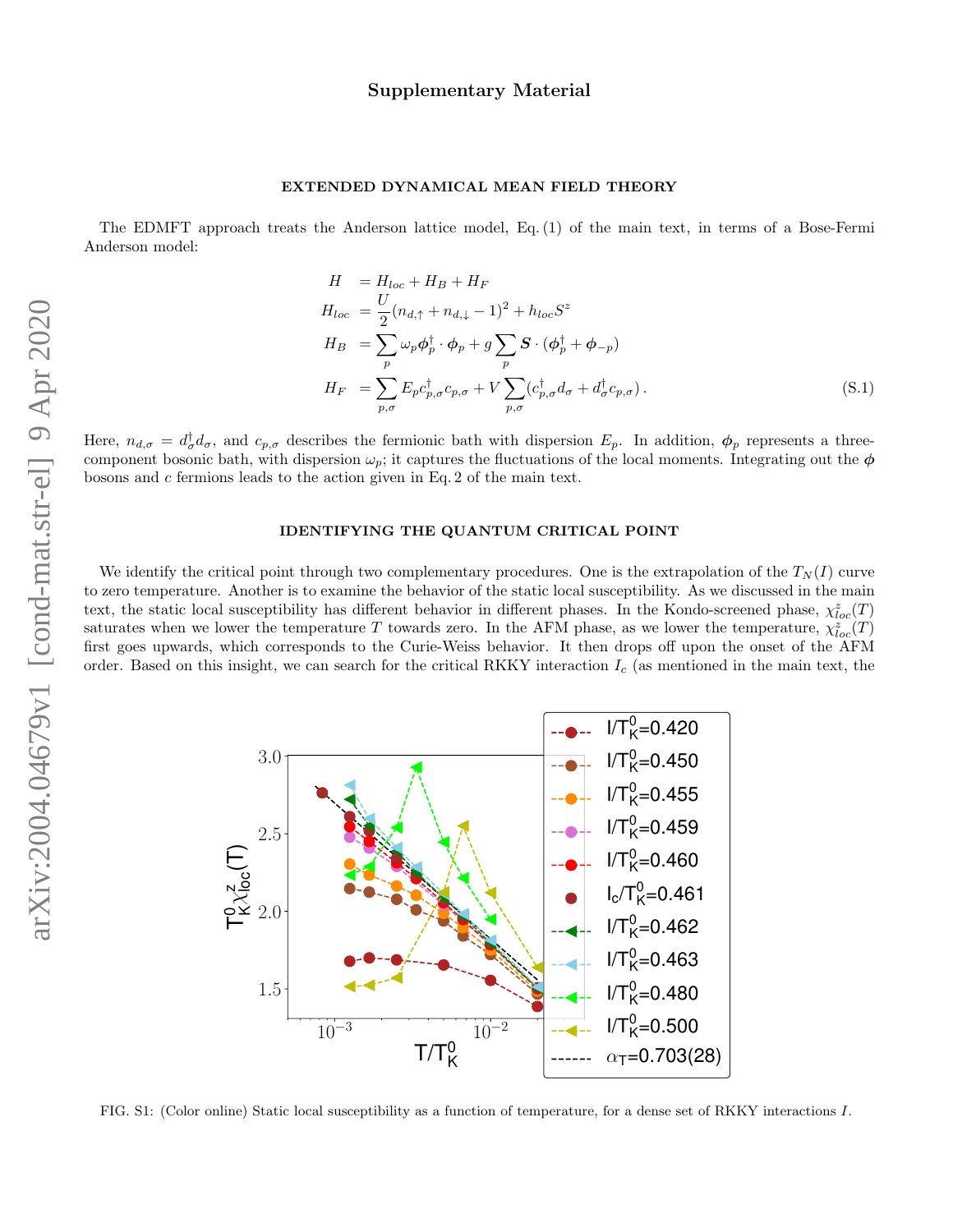

FIG. S2: (Color online) RG flow of the Bose-Fermi Kondo/Anderson model [1].  $g$  is the coupling between the local moment and bosonic bath, and  $J_K$  is the Kondo coupling between the local moment and fermionic bath.

bare Kondo scale is fixed) by the point where the singular (logarithmic) behavior survives to the lowest temperature. We show the evolution of  $\chi_{loc}^z(T)$  at different ratios of  $I/T_K^0$  in Fig. S1. At  $I = I_c = 0.461T_K^0$ ,  $\chi_{loc}^z(T)$  has the most straight-line behavior in the semi-log plot.

## KONDO DESTRUCTION AND THE RENORMALIZATION GROUP FLOW OF THE BOSE-FERMI KONDO MODEL

In Fig. S2, we show the renormalization group  $(RG)$  flow of the effective Bose-Fermi Kondo model [1], where g denotes the coupling constant between the local moment and bosonic bath, and  $J_K$  represents the Kondo coupling. In our study of the Anderson lattice model, we fixed the bare Kondo temperature  $T_K^0$  and tune the RKKY interaction I. For the corresponding Bose-Fermi impurity model, this is illustrated by the dashed arrow in Fig. S2. The model may flow to three fixed points by tuning  $I/T_K^0$ . For small  $I/T_K^0$ , the impurity model flows to a Kondo-screened fixed point. For large  $I/T_K^0$ , the model flows to a Kondo-destroyed fixed point with zero  $J_K$ . In between, the system passes through the separatrix (the red arrow in Fig. S2), where it flows to the Kondo-destruction QCP. On the separatrix, e.g. upon reaching the red arrow following the dashed line from left in Fig. S2, the local spin susceptibility  $\chi_{loc}(T\to 0)$ diverges. The observations from the RG flow are consistent with the results presented in the main text.

#### RELATION BETWEEN THE LOCAL SUSCEPTIBILITY AND ANTIFERROMAGNETIC LATTICE SUSCEPTIBILITY

In this section, we summarize the calculation of the antiferromagnetic lattice susceptibility, which in the paramagnetic phase is determined by the Dyson equation[2, 3]:

$$
\chi^{\alpha}(\mathbf{q}, i\omega_n) = \langle S^{\alpha}(\mathbf{q}, i\omega_n) S^{\alpha}(\mathbf{q}, -i\omega_n) \rangle = 1 / \left[ M^{\alpha}(i\omega_n) + I_{\mathbf{q}} \right],
$$
\n(S.2)

with  $\alpha \in \{x, y, z\}$ . At the antiferromagnetic wave vector **Q**, we have

$$
\chi^{\alpha}(\mathbf{Q}, i\omega_n) = 1/[M^{\alpha}(i\omega_n) - 2I]. \qquad (S.3)
$$